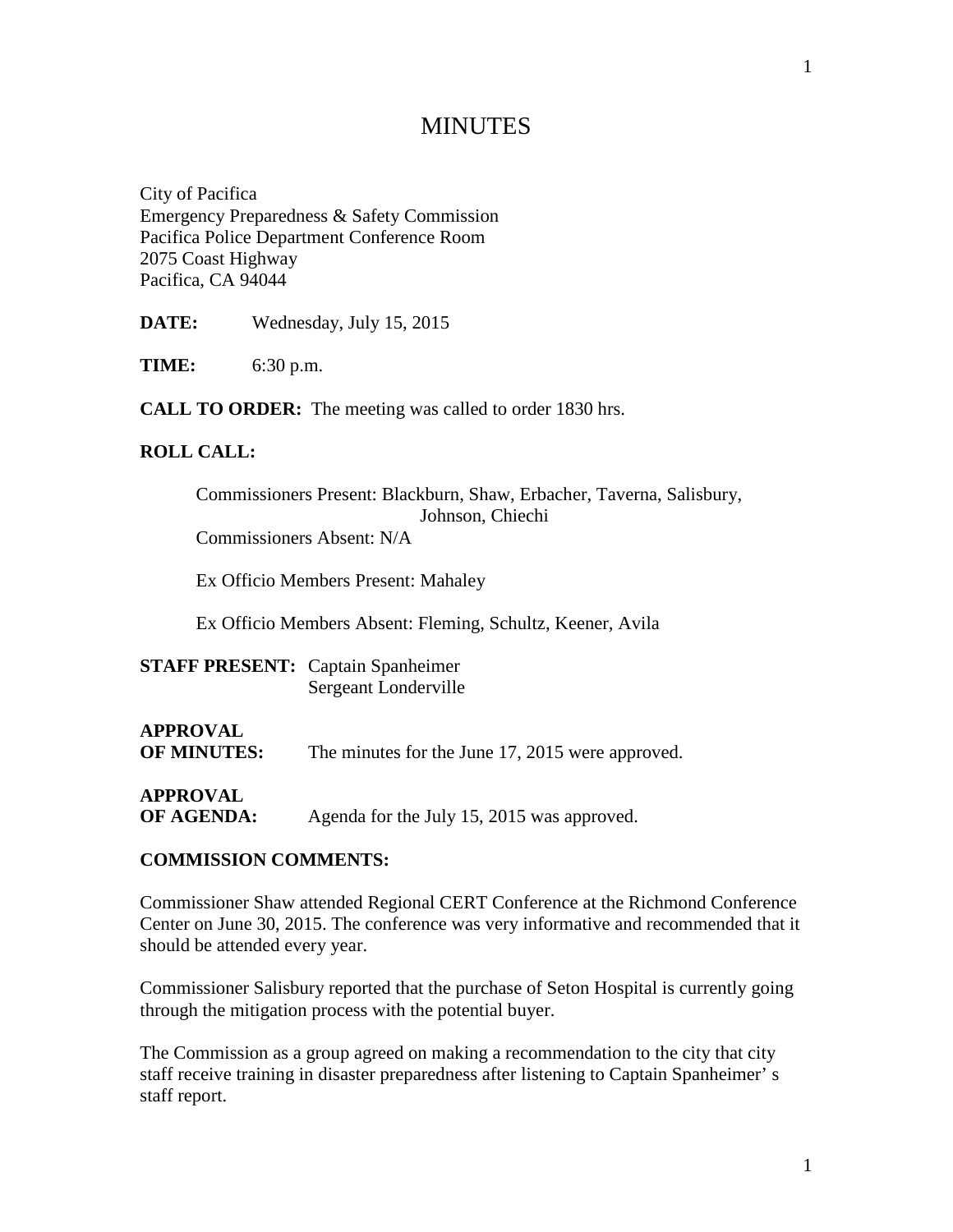### **EX-OFFICIO COMMENTS:**

Ex-Officio Member Mahaley reported that the recent Disaster Preparedness Day at the County Fair was had the most participation of any event in the past. Many of the City participants have discussed having a separate event in the future and not being attached to the County Fair. The feeling is that there is a significant amount of people who are there only for the fair and not really interested in disaster preparedness.

#### **STAFF COMMENTS:**

Sergeant Londerville advised the Commissioners that the city has created specific email accounts to be used when conducting business through their involvement with the Emergency Preparedness & Safety Commission. The use of personal email accounts is no longer approved.

The Commissioners present advised they had received the copies of last year's power point and annual report that was presented to the city council. Commissioners were advised to submit any thoughts they had regarding this year's report and what should be in it.

The annual report for the City Council is due in September 2015.

Captain Spanheimer asked for any photos of events the Commission had participated or training events for use in the report.

Captain Spanheimer spoke about the Grand Jury report concerning sea level rise and the recommendations made. One of the recommendations was public education and the Fog Fest Booth would be a good venue for that. He will be looking at creating a brochure to hand out at Fog Fest relating to sea level rise. The information can also be placed on the Commission Web Site.

Captain Spanheimer commented on the need to make sure city staff are trained in ICS, SIMS, NIMS, disaster preparedness, and EOC Operations. He will be meeting with HR personnel and educating them on the various training that is available for city staff.

Captain Spanheimer provided the Commission with a draft of a survey to be used as part of the city hazard mitigation report for public outreach and comment. He discussed various ways to present the survey to the public.

Captain Spanheimer advised that "National Night Out" will be on August 4, 2015 and that could be a good date to bring people together as part of "Map Your Neighborhood".